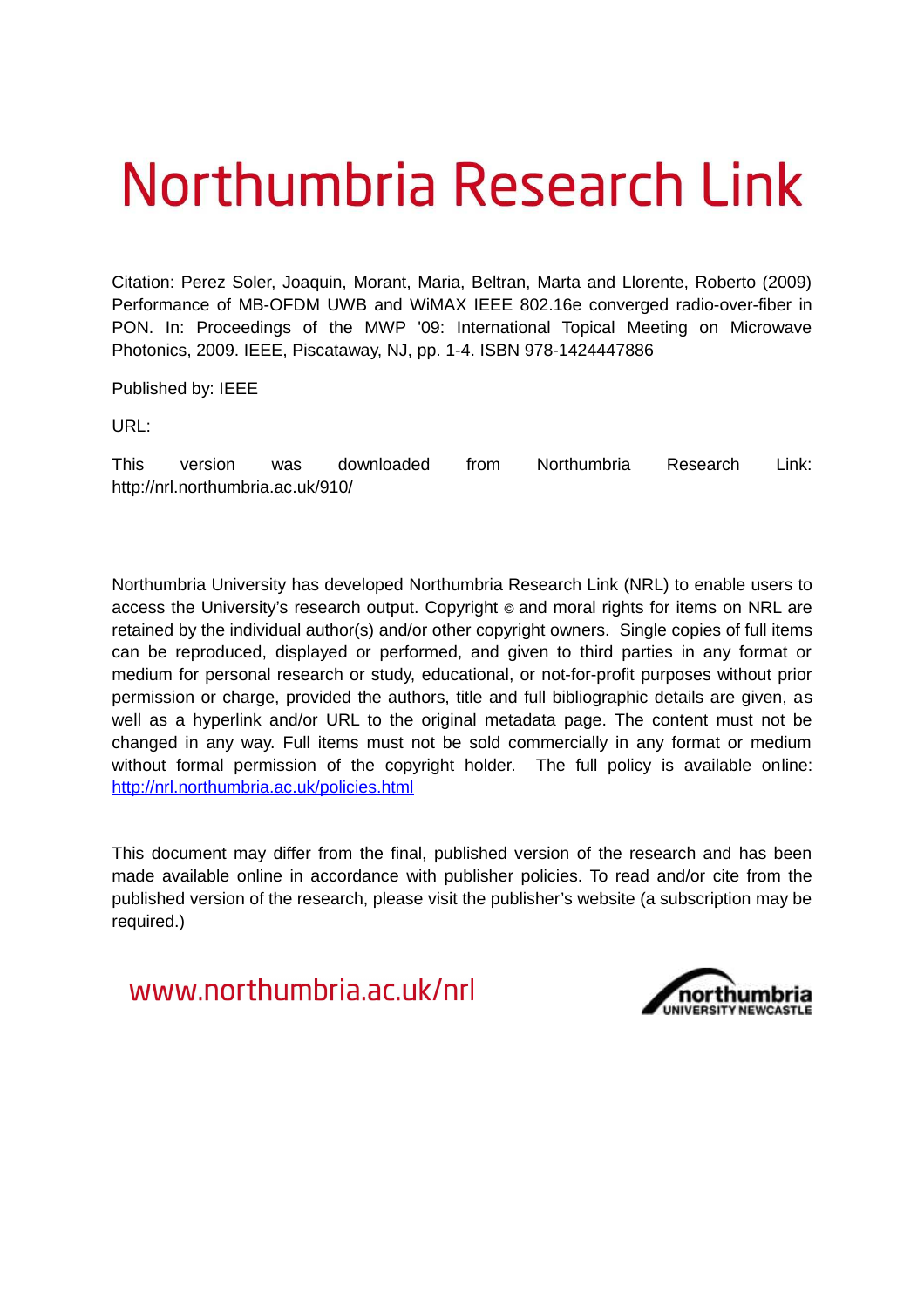## Performance of MB-OFDM UWB and WiMAX IEEE 802.16e Converged Radio-over-Fiber in PON

Joaquin Perez, Maria Morant, Marta Beltrán and Roberto Llorente Valencia Nanophotonics Technology Center Universidad Politécnica de Valencia Valencia, Spain {joapeso, mmorant, mbeltran, rllorent}@ntc.upv.es

*Abstract***— Experimental results about the performance of converged radio-over- fiber transmission including multiband-OFDM UWB and WiMAX 802.16e wireless over a passive optical network are reported in this paper. The experimental study indicates that UWB and WiMAX converged transmission is feasible over the proposed distribution set-up employing a single wavelength. However, the results indicate that there is an EVM penalty of 3.2 dB for a UWB 10 km SSMF transmission in presence of WiMAX wireless.** 

#### I. INTRODUCTION

Radio-over-fiber (RoF) transport of wireless signals over a shared optical infrastructure is foreseen as an interesting solution for the rapid and cost-effective provision of wireless connectivity in fiber-to-the-home (FTTH) networks. FTTH technology, implemented as a passive optical network (PON) access the customer premises employing repeater-less optical power splitting and standard single-mode fiber (SSMF) [1]. PON technology is preferred when large areas with a larger number of users must be served [2]. A straightforward PON implementation leads to limitations in the optical transmission reach distances since amplification, regeneration and impairment compensation stages are eliminated. Typical PON reach distances have been reported to be around 20 km [3].

Ultra-wideband (UWB) wireless technology is a candidate for the future beyond third generation (B3G) wireless systems due to its unique characteristics, such as very low power transmission and consumption, high tolerance to multi path fading, low probability of interception and low cost devices [4]. In current regulation, UWB is an unlicensed wireless service allocated in the 3.1 to 10.6 GHz band [5-7], with 20% fractional bandwidth or, at least, 500 MHz [5] or bandwidth significantly wider than 50 MHz at ETSI regulation [8]. WiMedia-defined UWB signals are based on multi-band orthogonal frequency division multiplexing (MB-OFDM) modulation [9]. This specification has been adopted as UWB standard on ECMA-368 specification. Regarding current wireless standards, UWB radio transmission technology has been proved to be adequate for the distribution of

uncompressed high definition audio/video in hybrid fiber radio networks [10]. Due to the unlicensed nature of UWB signals, UWB spectrum band overlaps the spectrum of already existing narrowband and wideband systems, such as WiMAX, and hence, coexistence issues are of primary concern. WiMAX, worldwide interoperability for microwave access, is a wireless transmission technology targeting a medium- to long- range data communications at bit rates up to 12 Mb/s [11]. WiMAX is expected to replace large wireless local area networks installations [12], e.g., commercial areas, airports lounges, etc. Comparing the bit rate and expected range, WiMAX and UWB can be seen as complementary radio technologies, which may coexist in a near future.

PON is an access technology properly conditioned for UWB transmission, and is expected to support other RoF wireless technologies also employing OFDM modulation, allowing coexistence with WiMAX and other wireless access techniques. The distribution of different wireless standards in PON, known as hybrid fiber-radio access, exhibits several advantages. For example, no frequency upconversion is required at costumer premises, optical access networks are transparent to the specific modulation employed, and no trans-modulation is required at the customer premises since the wireless signal is transmitted through the optical path in its native format. UWB and WiMAX coexistence on low-cost multi-mode fiber has been reported in [13] for indoor applications.

This paper proposes a joint distribution of UWB and WiMAX radio over SMMF in a PON optical link. The experimental results indicate a converged successful transmission of UWB and WiMAX up to 25 km SSMF employing a single wavelength..

The paper is structured as follows. Section II describes the UWB and WiMAX wireless converged distribution RoF in PON concept evaluated in this work. The experimental set-up implemented for the simultaneous distribution over PON is described in Section III. Section IV discusses experimental results for joint UWB and WiMAX PON distribution.

This work has been partly funded by the FP7-ICT\_216785 UCELLS project. Maria Morant's and Marta Beltrán's work has been supported by Spain MCINN grant FPU AP2007-01413 and FPI BES-2006-12066, respectively. The kind support of the BONE ("Building for the future Optical Network in Europe") European Network of Excellence is also acknowledged.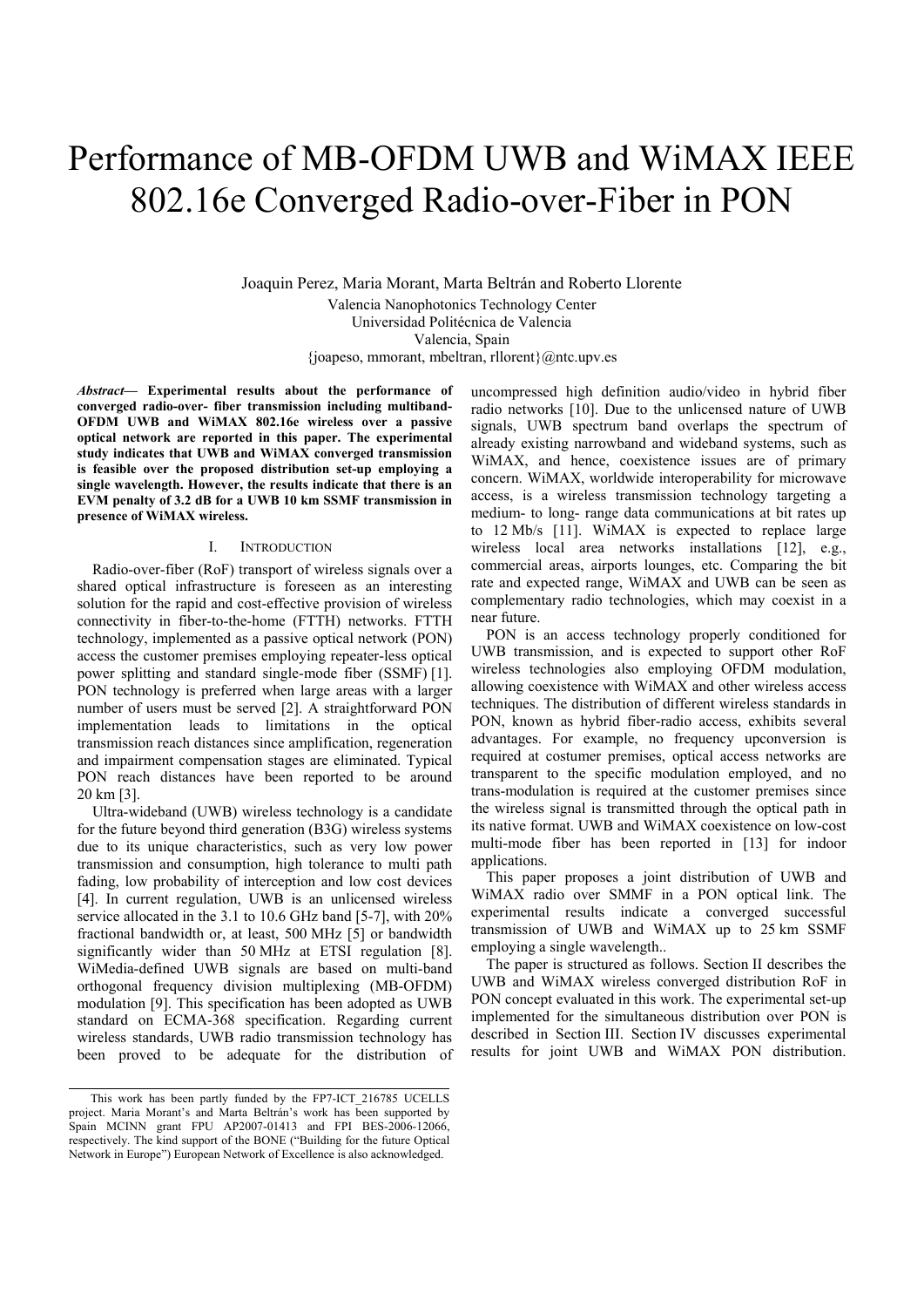Finally, the main conclusions are drawn in Section V.

II. CONVERGED UWB AND WIMAX RADIO-OVER-FIBER TRANSMISSION OVER PON CONCEPT

The concept of converged wireless services distribution over PON for different scenarios and users is depicted in Fig 1.



Figure 1. Converged wireless services transmission and distribution over PON concept.

Fig. 1 shows a central node (central office, CO), which can generate standard UWB and WiMAX wireless signals according to the operator and user premises. These wireless radio signals are typically converted to the optical domain by external modulation. Both optical signals are combined and distributed through an SSMF-based PON access network to a given number of subscribers. At the subscriber premises, the optical signal is photodetected, filtered, amplified and each wireless service is directly radiated to the users present at the customer premises. This approach benefits from the high bitrate capabilities of UWB, supporting bitrates up to 1 Gbit/s at a few meters range [14], which can be extended to 30 m by multiple-input multiple-output (MIMO) processing [15]. Furthermore, the WiMAX radio complements UWB providing coverage to the whole home/building at a lower bitrate of 2 Mbit/s [11],[16].

Multi-user operation can be implemented by wavelengthdivision multiplexing (WDM) and/or sub-carrier multiplexing (SCM) techniques [17]. Both transmitted UWB and WiMAX signals are based on OFDM modulation with a spectral efficiency of 0.3788 bit/s/Hz and 0.634 bit/s/Hz, respectively.



Figure 2. Experimental set-up for converged MB-OFDM UWB and WiMAX IEEE 802.16e transmission performance analysis over PON.

In order to implement the MB-OFDM UWB and WiMAX IEEE 802.16e wireless convergence transmission over PON, the setup depicted in Fig. 2 has been implemented. In this setup the central office (CO) transmitter provides a single wavelength at 1555 nm generated by an ECL. In this figure wireless service 1 comprises UWB MB-OFDM signal generation by Wisair DV-9110 modules. The UWB signal is generated following the WiMedia-defined UWB specification described in the ECMA-368 standard [14] on the first UWB band group, which comprises three bands of 528 MHz. UWB link parameters are summarized on Table I.

| TABLE L<br>WIMEDIA-DEFINED UWB LINK PARAMETERS |  |
|------------------------------------------------|--|
|------------------------------------------------|--|

| Time frequency<br>coding | TFC1                          | TFC5-TFC6                                                      |  |
|--------------------------|-------------------------------|----------------------------------------------------------------|--|
| <b>Band frequency</b>    | Band group #1                 | Band #1, #2                                                    |  |
|                          | ${3.168 - 4.752 \text{ GHz}}$ | ${3.168 - 3.696 \text{ GHz}}$<br>${3.696 - 4.224 \text{ GHz}}$ |  |
| <b>Center frequency</b>  | 3.960 GHz                     | 3.432 GHz<br>3.960 GHz                                         |  |
| <b>Bit rate</b>          | $200$ Mb/s                    |                                                                |  |
| EIRP                     | $-41.3$ dBm/MHz               |                                                                |  |

The wireless service 2 is a WiMAX signal that corresponds to a broadband wireless access (BWA) indoor terminal following IEEE 802.16e standard [14]. WiMAX utilizes a scalable orthogonal frequency division multiple access (SOFDMA) QPSK modulation. The signal is centered at 3.5 GHz following the European regulation [18]. The main WiMAX signal parameters are summarized in Table II.

TABLE II. WIMAX SIGNAL PARAMETERS

| <b>Center frequency</b>   | 3.5 GHz       |               |                       |
|---------------------------|---------------|---------------|-----------------------|
| <b>Bandwidth</b>          | 5 MHz         | 10 MHz        | 20 MHz                |
| <b>FFT-points</b>         | 1024          |               |                       |
| <b>Subchannel spacing</b> | 5.46875 kHz   | 10.9375 kHz   | 21.875 kHz            |
| <b>Oversampling rate</b>  | 24/28         |               |                       |
| <b>Guard period</b>       | 1/8           |               |                       |
| <b>Symbol duration</b>    | 182.86 us     | 102.85 us     | $57.14 \text{ }\mu s$ |
| <b>Modulation</b>         | QPSK (½ CTC)  |               |                       |
| <b>Downlink Data rate</b> | $3.17$ Mbit/s | $6.34$ Mbit/s | $12.68$ Mbit/s        |

The WiMAX signal is synthesized by software (Agilent N7615B signal studio) and generated by a vector signal generator (Agilent ESG 4483C). Three possible bandwidths (5, 10, and 20 MHz) are considered in the transmission performance measurements.

The two generated wireless signals, UWB and WiMAX, are modulated by a MZ-EOM at quadrature bias (QB) point. Then, the joint optical signal is boosted by a EDFA (Amonics 30-B-FA) at the CO output and launched through different lengths of SSMF (L=5, 10, and 25 km). Notice that these lengths correspond to the expected distances in PON access. The PMD effect associated to these SSMF lengths is negligible since the SSMF fiber used in this experiment shows a very-low PMD factor (first-order approximation) of 0.08 ps/ $km^{1/2}$ . The EDFA output level remains constant to not improve the noise introduced by EDFA. However, the total optical power level in point (3) in Fig. 2 (optical launch power over PON) is adjusted with a variable attenuator from -3 to 7 dBm to investigate the optical link performance from the customer point-of-view.

The joint signal is received at point (4) in Fig. 2. At the receiver, the state of polarization is manually adjusted by a polarization controller (PC), in order to maximize photoreceiver performance. A PIN photodetector (0.7 A/W responsivity) is used, and then the detected signal is amplified and analyzed in order to evaluate the error vector magnitude (EVM) of each wireless service. No demodulation or upconversion stages are required with this technique. The EVM is a figure of merit for assessing the quality of digitally modulated communication signals. EVM measurements have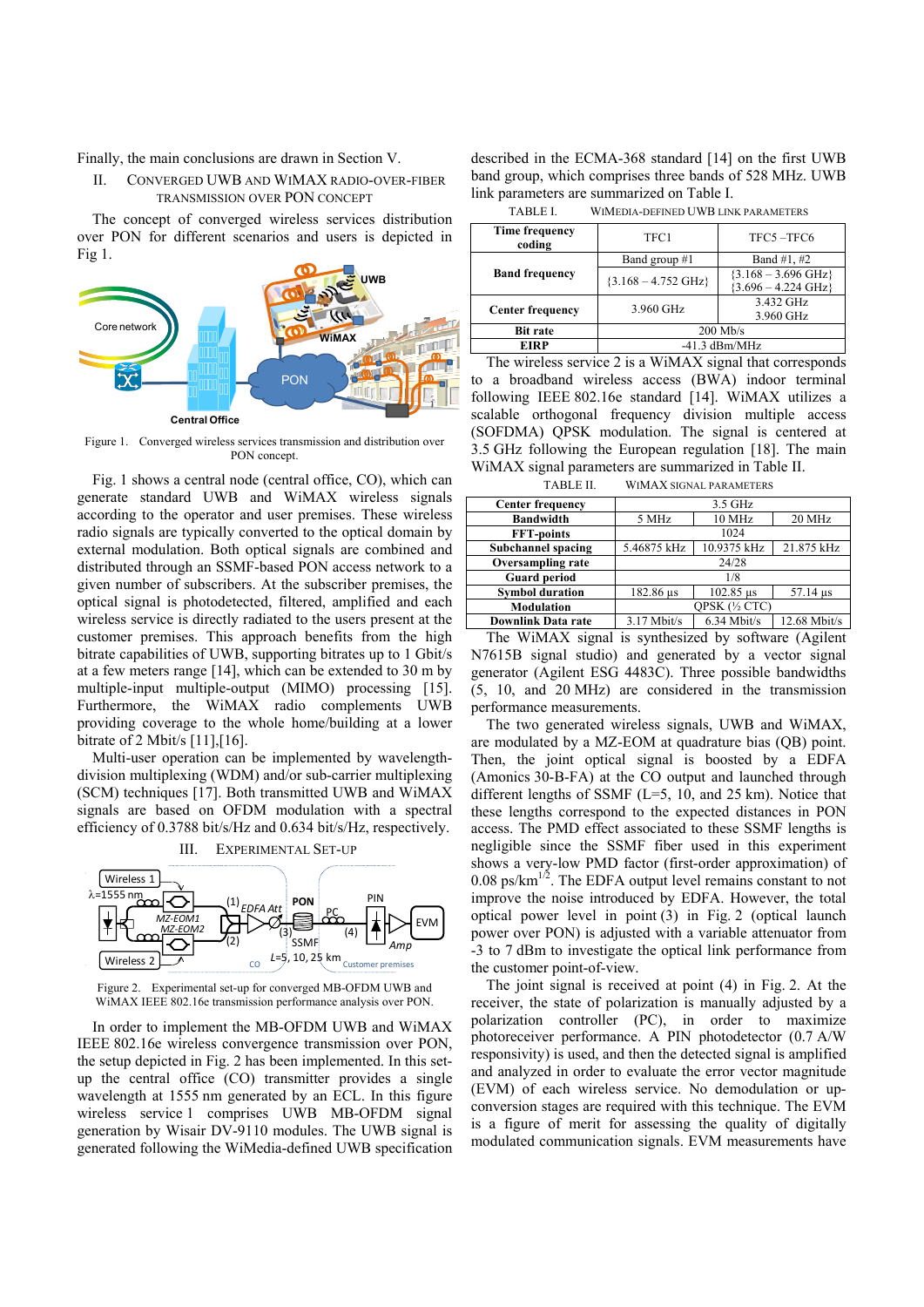been performed on a digital signal analyzer (Agilent DAS 80000B) to evaluate the link degradation experienced by simultaneous wireless services distribution over the system.

### IV. EXPERIMENTAL RESULTS

A single UWB transmission is used in order to evaluate the performance of UWB radio distribution in PON over different SSMF path distances. The implemented set-up is described in Fig. 2. In this case, only wireless service 1 is active. The UWB signal comprises two channels (generated by a Wisair DV9110 module), each channel corresponds to TFC5 and TFC6 configuration, as described in Table I. The channel bitrate is 200 Mbit/s, which is the maximum bitrate for QPSK modulation according to [6], providing an aggregated bitrate of 400 Mbit/s per user. Each channel is centered at  $3.432$  GHz (Ch 1) and  $3.960$  GHz (Ch 2), respectively.



The EVM results for UWB Ch 1 and Ch 2 at different optical launched power are shown at Fig. 3. The EVM threshold of -14.5 dB for successful UWB transmission is depicted with a dashed line in Fig. 3. It should be noticed that for different optical launched power the UEB EVM results indicate a soft EVM variation for the SSMF path lengths under study. These EVM results indicate that UWB single transmission over PON is feasible up to a 25 km SSMF path length.



Figure 4. RF received spectrum of (a) UWB Ch 1 and Ch 2 and (b) WiMAX 20 MHz BW wireless signals distributed, measured at point (1) and  $(2)$  of Fig. 2. RBW = 1 MHz.

The simultaneous transmission has been performed in the set-up described in Fig. 2. In this case, the wireless service 1 comprises a MB-OFDM UWB signal following ECMA-368

for TFC1, TFC5 and TFC6 configuration as described in the previous section. The wireless service 2 is a IEEE 802.16e WiMAX signal, configured as described in Table II, with three different WiMAX BW in order to analyze the BW impact over the complete simultaneous optical link distribution. Two different joint distribution wireless services configurations have been implemented in order to evaluate the performance of the optical link, one comprises UWB TFC5 and TFC6, (Ch 1 and Ch 2), with WiMAX signals and the other UWB TFC1 with WiMAX signals. The RF spectrum generated by each wireless service, measured at point  $(1)$  and  $(2)$ , is shown at Fig. 4.



transmission with joint UWB (a) Ch 1 and (b) Ch 2 configuration, and for single UWB (c) TFC 1 configuration.

The EVM measured in presence of WiMAX 10 MHz for UWB Ch 1 and Ch 2 configuration is shown in Fig.  $5(a)(b)$ , and for UWB TFC1 configuration in Fig. 5(c). The UWB EVM results fulfill the UWB threshold of -14.5 dB. The presence of WiMAX 10 MHz introduces an EVM penalty of 3.2 dB for a 25 km PON SSMF path distribution at 1 dB optical launched power for double UWB channels, and 2.7 dB for TFC1 UWB configuration. The EVM results for different WiMAX BW indicates a soft EVM variation, for example UWB TFC1 EVM for 10 km SSMF at 1 dBm Plaunch is -19.82, -19.93, -20.14 dB for 5, 10 and 20 MHz WiMAX BW, respectively.



Figure 6. WiMAX EVM results for a WiMAX 10 MHZ BW simultaneous transmission with (a) UWB Ch 1 and Ch 2 configuration and (b) TFC1 UWB configuration.

Fig. 6 (a) shows the EVM results for a WiMAX 10 MHz